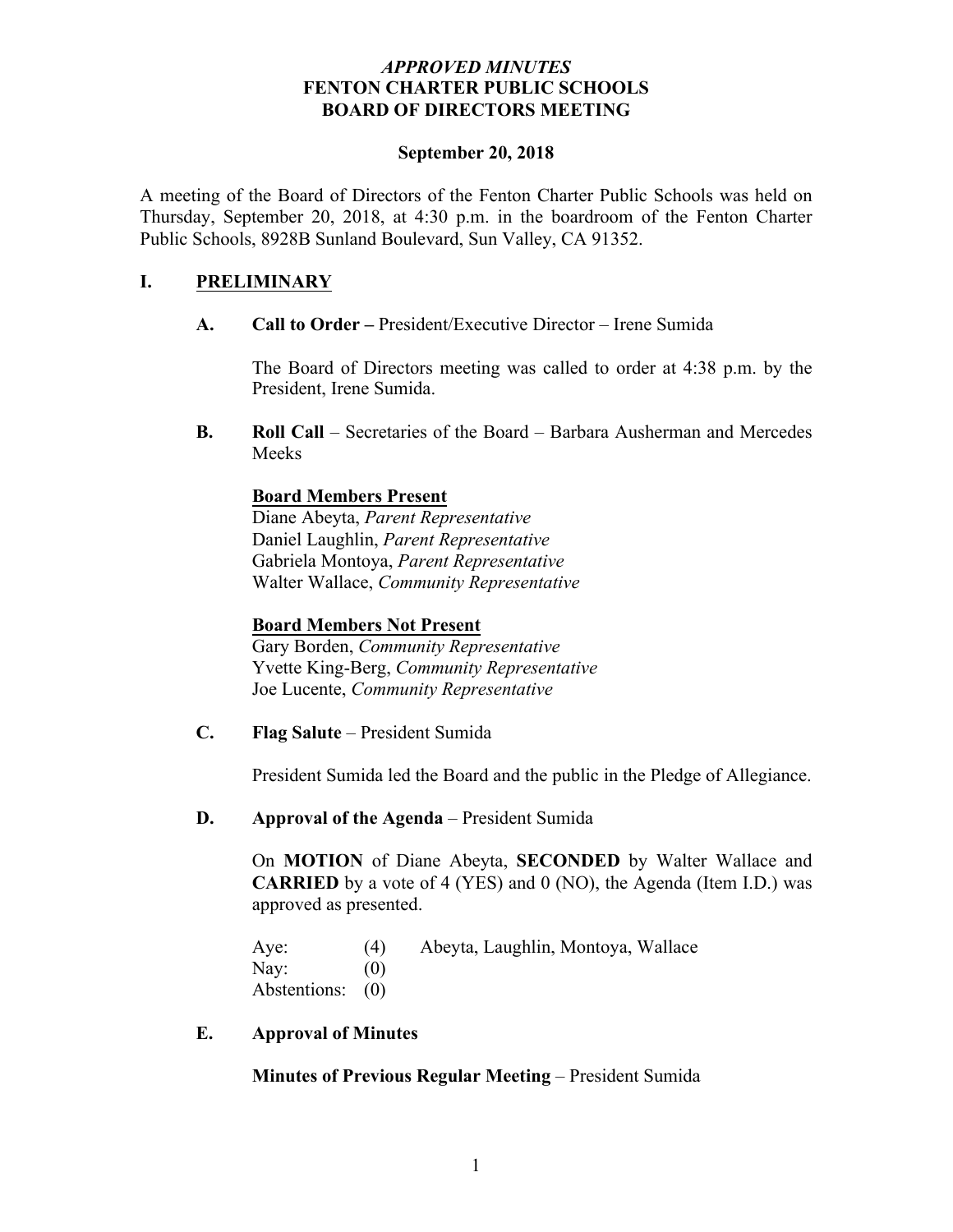On **MOTION** of Walter Wallace, **SECONDED** by Gabriela Montoya and **CARRIED** by a vote of 4 (YES) and 0 (NO), the minutes of the June 21, 2018 Regular Meeting (Item I.E.) were approved as presented.

Aye: (4) Abeyta, Laughlin, Montoya, Wallace Nay:  $(0)$ Abstentions: (0)

## **II. COMMUNICATIONS**

## **A. Presentations from the Public** – President Sumida

There were no presentations from the public.

## **B. Public Hearing**

A public hearing encouraging participation from parents, teachers, and community members regarding the sufficiency of textbooks and instructional materials for each student was held.

## **C. Committee/Council Reports**

Minutes of all meetings held by any committee and/or council were sent to the Board Members prior to this meeting.

There were no further reports by committees/councils.

## **D. Treasurer/CFO's Report**

Cindy Frantz, assistant to Kristin Dietz, Vice President of EdTec, and Treasurer and CFO of the FCPS, presented the following information:

- Final consolidated unaudited net income was \$1,949,341
- All sites ended positive, with some increases over projected budget
- Cash balances remain very strong with ending cash as of June 30, 2018 at \$14.2 million
- Note: The format for the unaudited actuals at the back of the presentation has changed due to the District's request. LAUSD has asked that charter schools use either the SACS format or the Alternative Form, in addition to their standard template. Fenton used the Alternative Form. The receipt and approval of the Unaudited Actual Reports are also on the Action Agenda (Item  $IV.D.$ ).

## **E. Directors' Reports**

Fenton Avenue Charter School (FACS) – Leticia Padilla Parra, Director, reported.

Santa Monica Boulevard Community Charter School (SMBCCS) – Cary Rabinowitz, Director, reported.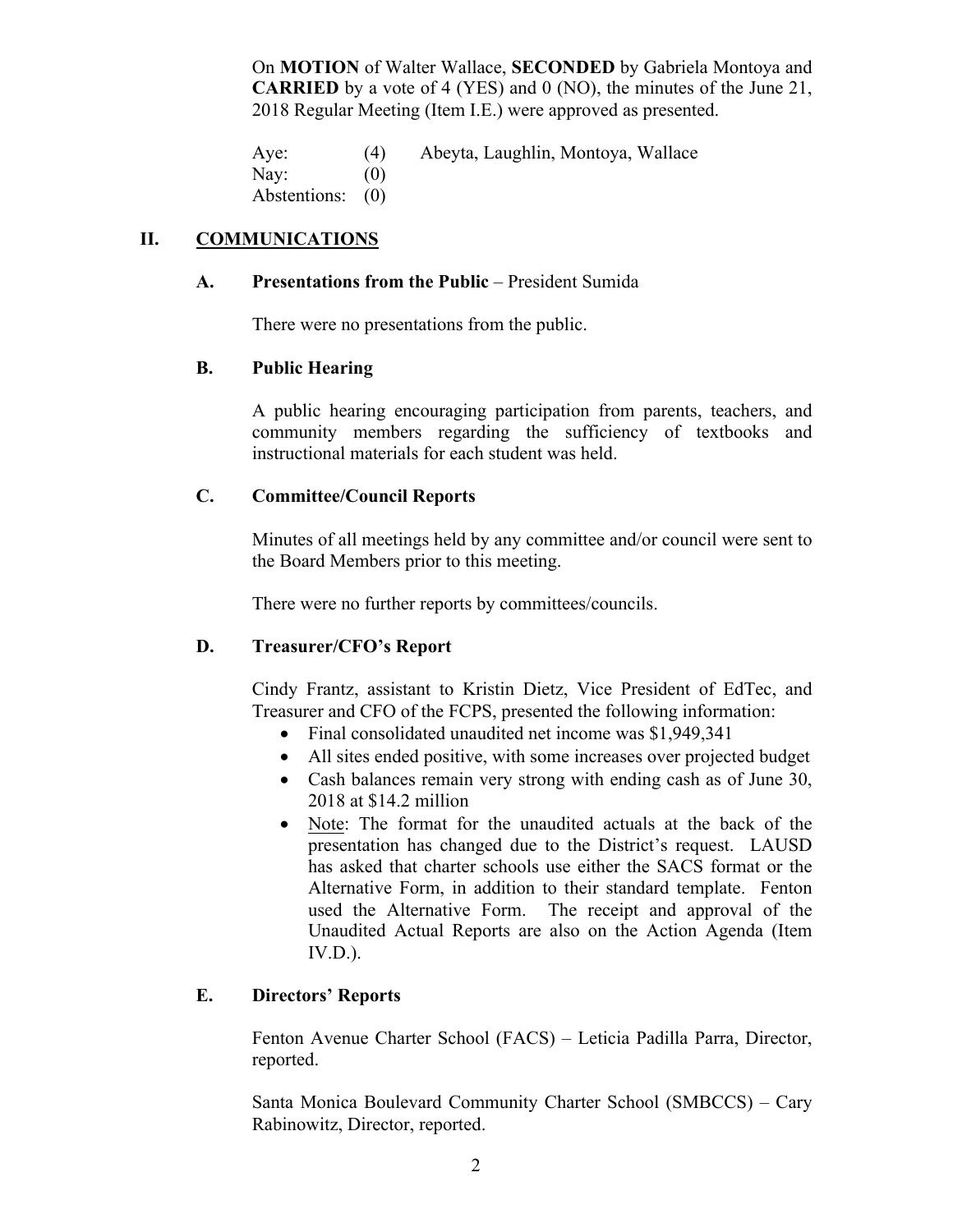Fenton Primary Center (FPC) – Richard Parra, Director, reported.

Fenton STEM Academy (STEM) – Jennifer Miller, Director, reported.

Fenton Charter Leadership Academy (FCLA) – Jennifer Miller, Director, reported.

## **F. Chief Academic Officer's Report**

Fenton Charter Pubic Schools (FCPS) – Dr. David Riddick, Chief Academic Officer, presented.

#### **G. Executive Director's Report**

Fenton Charter Public Schools (FCPS) – Irene Sumida, Executive Director, reported.

## **III. CONSENT AGENDA ITEMS**

- **A. Recommendation to approve the 2018-2019 Board Resolution regarding council and committee responsibilities and membership**
- **B. Recommendation to approve final staff rosters and employee contracts for FACS, SMBCCS, FPC, STEM and FCLA for 2018-2019 school year**
- **C. Recommendation to approve 2018-2019 bell schedules and instructional minutes offered by FACS, SMBCCS, FPC, STEM and FCLA**
- **D. Recommendation to approve 2018-2019 Parent Involvement Policies and Home-School Agreement for Fenton Avenue Charter School, Santa Monica Boulevard, Community Charter School, Fenton Primary Center, Fenton STEM Academy and Fenton Charter Leadership Academy**

On **MOTION** of Daniel Laughlin, **SECONDED** by Gabriela Montoya and **CARRIED** by a vote of 4 (YES) and 0 (NO), the recommendation to approve the Consent Agenda (Item III.A. through Item III.D.) was approved.

Aye: (4) Abeyta, Laughlin, Montoya, Wallace Nay:  $(0)$ Abstentions: (0)

## **IV. ITEMS SCHEDULED FOR ACTION**

**A. Recommendation to approve slate of Board officers for the 2018-2019 school year**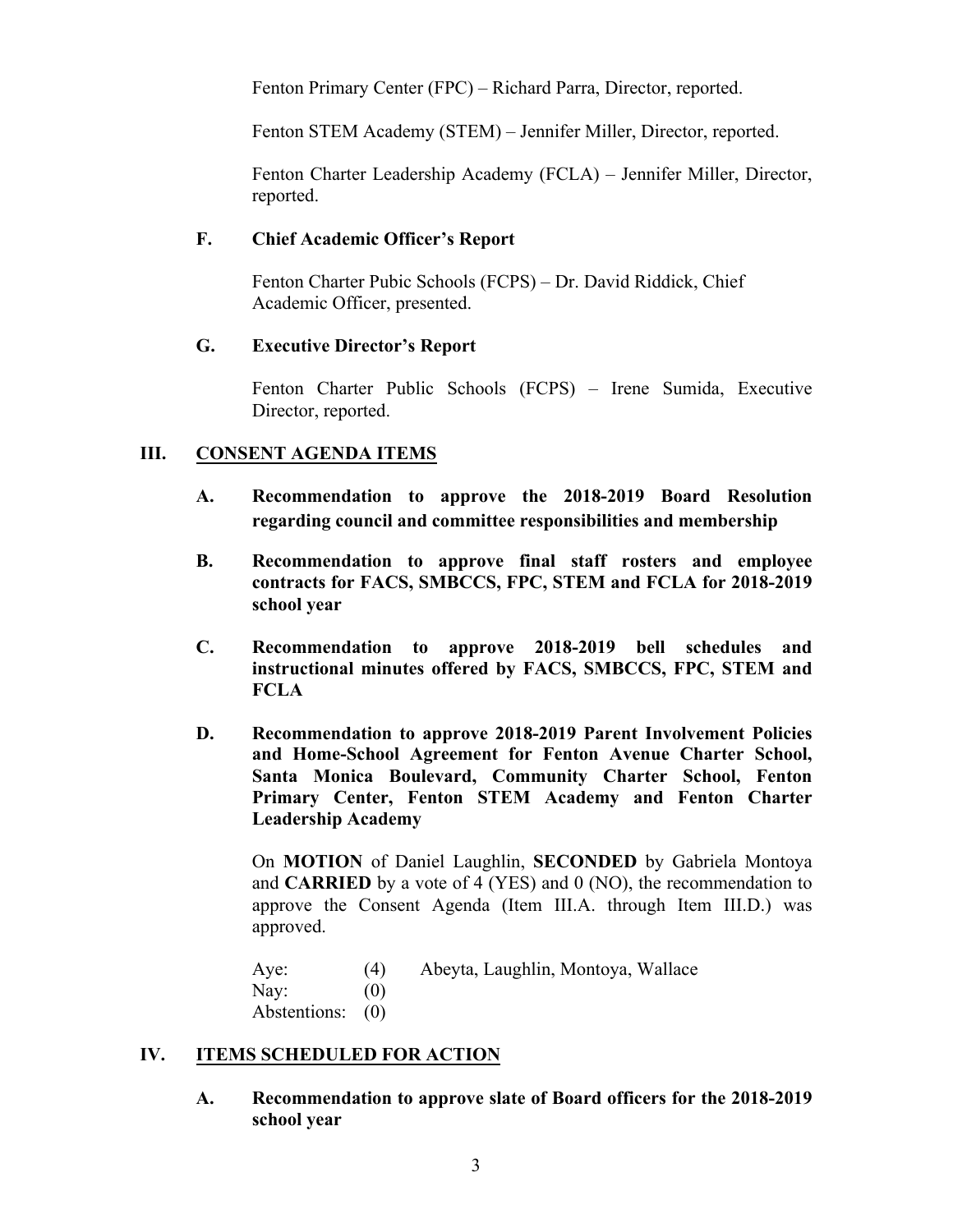On **MOTION** of Walter Wallace, **SECONDED** by Daniel Laughlin and **CARRIED** by a vote of 4 (YES) and 0 (NO), the recommendation to approve the slate of Board officers for the 2018-2019 school year (Item IV.A.) was approved as presented.

Aye: (4) Abeyta, Laughlin, Montoya, Wallace Nay:  $(0)$ Abstentions: (0)

#### **B. Recommendation to approve Resolution #34: Sufficiency of Instructional Materials**

On **MOTION** of Diane Abeyta, **SECONDED** by Gabriela Montoya and **CARRIED** by a vote of 4 (YES) and 0 (NO), the recommendation to approve Resolution #34: Sufficiency of Instructional Materials (Item. IV.B.) was approved as presented.

Aye: (4) Abeyta, Laughlin, Montoya, Wallace Nay:  $(0)$ Abstentions: (0)

## **C. Recommendation to approve slate of directors and officers for the FCPS Foundation Board of Directors for 2018-2019**

On **MOTION** of Daniel Laughlin, **SECONDED** by Walter Wallace and **CARRIED** by a vote of 4 (YES) and 0 (NO), the recommendation to approve the slate of directors and officers for the FCPS Foundation Board of Directors for 2018-2019 (Item IV.C.) was approved as presented.

| Aye:             | (4) | Abeyta, Laughlin, Montoya, Wallace |
|------------------|-----|------------------------------------|
| Nay:             | (0) |                                    |
| Abstentions: (0) |     |                                    |

**D. Recommendation to receive Unaudited Actual Reports for June 30, 2018 for Fenton Avenue Charter School, Fenton Primary Center, Santa Monica Boulevard Community Charter School, Fenton STEM Academy and Fenton Charter Leadership Academy** 

On **MOTION** of Diane Abeyta, **SECONDED** by Daniel Laughlin and **CARRIED** by a vote of 4 (YES) and 0 (NO), the recommendation to receive Unaudited Actual Reports for June 30, 2018 for Fenton Avenue Charter School, Fenton Primary Center, Santa Monica Boulevard Community Charter School, Fenton STEM Academy and Fenton Charter Leadership Academy (Item IV.D.) was approved as received and presented.

Aye: (4) Abeyta, Laughlin, Montoya, Wallace Nay:  $(0)$ Abstentions: (0)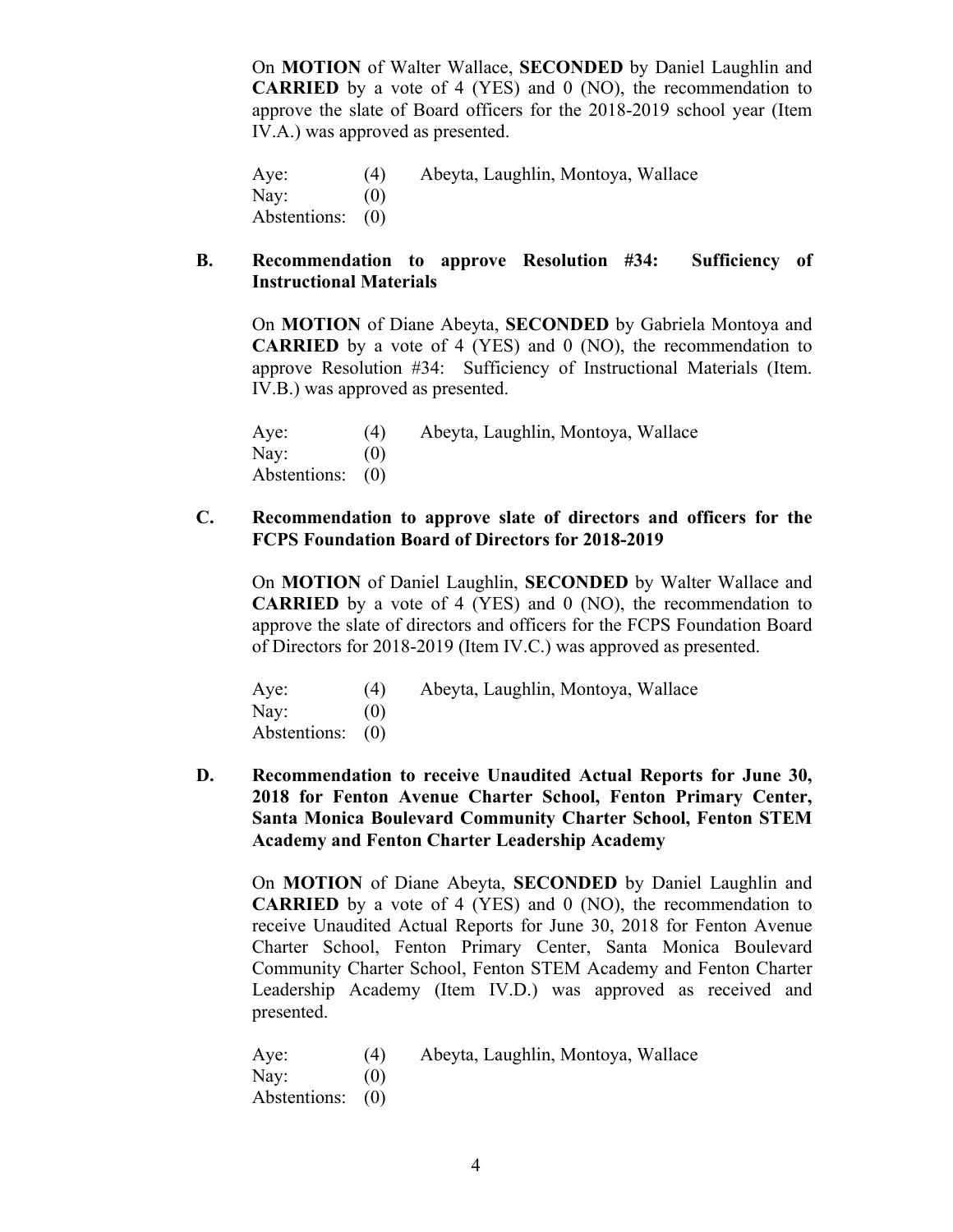## **E. Recommendation to review and approve revised and updated FCPS forms, documents and materials related to state and federal compliance**

On **MOTION** of Diane Abeyta, **SECONDED** by Gabriela Montoya and **CARRIED** by a vote of 4 (YES) and 0 (NO), the recommendation to review and approve revised and updated FCPS forms, documents and materials related to state and federal compliance (Item IV.E.) was approved as presented.

| Aye:             | (4) | Abeyta, Laughlin, Montoya, Wallace |
|------------------|-----|------------------------------------|
| $\text{Nay:}$    | (0) |                                    |
| Abstentions: (0) |     |                                    |

#### **F. Recommendation to approve Single Plan for Student Achievement for Fenton Primary Center**

On **MOTION** of Daniel Laughlin, **SECONDED** by Walter Wallace and **CARRIED** by a vote of 4 (YES) and 0 (NO), the recommendation to approve the Single Plan for Students Achievement (Item IV.F.) was approved as presented.

| Aye:             | (4) | Abeyta, Laughlin, Montoya, Wallace |
|------------------|-----|------------------------------------|
| Nay:             | (0) |                                    |
| Abstentions: (0) |     |                                    |

#### **G. Recommendation to approve expenditures for items above spending authority of Executive Director**

On **MOTION** of Walter Wallace, **SECONDED** by Gabriela Montoya and **CARRIED** by a vote of 4 (YES) and 0 (NO), the recommendation to approve expenditures for items over spending authority of Executive Director (Item IV.G.) was approved as presented.

Aye: (4) Abeyta, Laughlin, Montoya, Wallace Nay:  $(0)$ Abstentions: (0)

### **H. Recommendation to approve Independent Study Agreement for 2018- 2019 school year**

On **MOTION** of Diane Abeyta, **SECONDED** by Daniel Laughlin and **CARRIED** by a vote of 4 (YES) and 0 (NO), the recommendation to approve the Independent Study Agreement for 2018-2019 school year (Item IV.H.) was approved as presented.

Aye: (4) Abeyta, Laughlin, Montoya, Wallace Nay:  $(0)$ Abstentions: (0)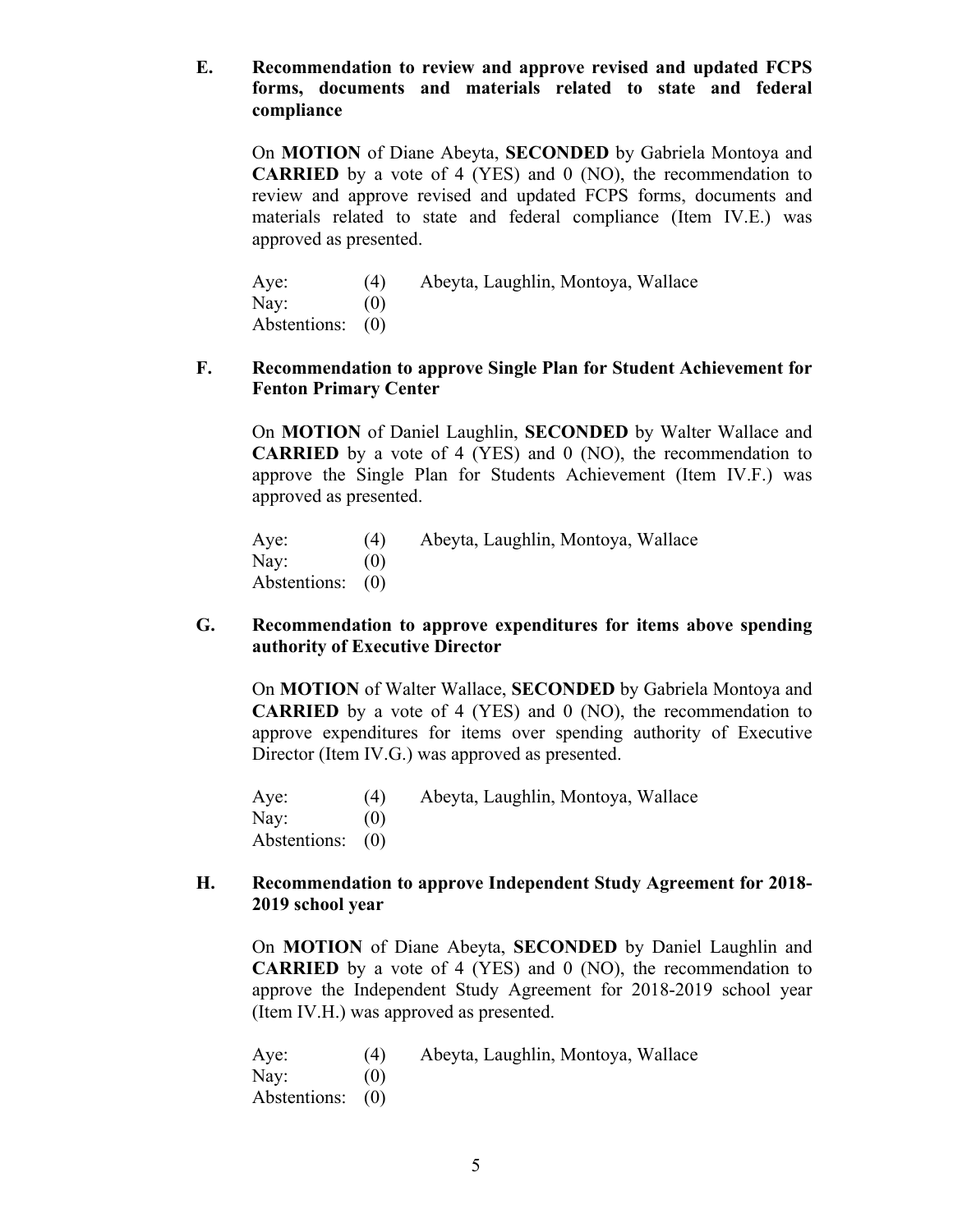## **I. Recommendation to approve the Los Angeles County Office of Education "Certification of Signatures"**

On **MOTION** of Walter Wallace, **SECONDED** by Daniel Laughlin and **CARRIED** by a vote of 4 (YES) and 0 (NO), the recommendation to approve the Los Angeles County Office of Education "Certification of Signatures" (Item IV.I.) was approved as presented.

Aye: (4) Abeyta, Laughlin, Montoya, Wallace Nay:  $(0)$ 

Abstentions: (0)

# **V. ITEMS SCHEDULED FOR INFORMATION**

- **A. Brown Act Training –** Janelle Ruley from Young, Minney and Corr LLP presented the yearly Brown Act Training for the FCPS Board of Directors and members of the public.
- **B. LAUSD Charter Schools Division Oversight Process**
- **C. Additional Ad Hoc Committees**

# **D. Update on FCPS OPEB Trust**

*These were information items only and no action was taken.*

# **VI. ANNOUNCEMENTS**

## **VII. ADJOURNMENT**

The meeting was adjourned at 6:34 p.m.

The next regular meeting of the Board of Directors of the Fenton Charter Public Schools will be held on Thursday, October 25, 2018 at 4:30 p.m. in the boardroom of the Fenton Charter Public Schools, 8928B Sunland Boulevard, Sun Valley, CA 91352.

Respectfully submitted: